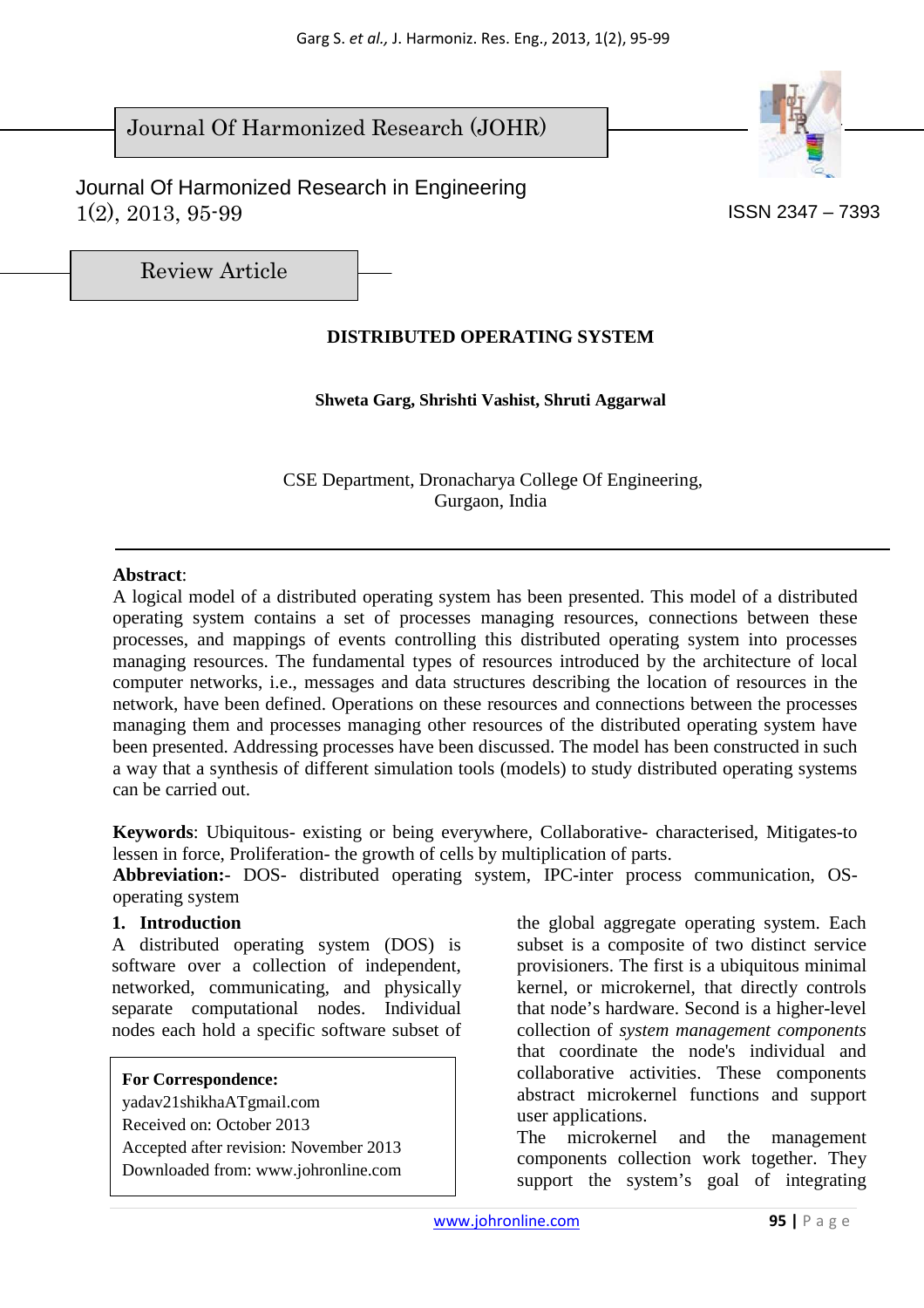multiple resources and processing functionality into an efficient and stable system .This seamless integration of individual nodes into a global system is referred to as *transparency*, or *single system image*; describing the illusion provided to users of the global system's appearance as a single computational entity.



#### **2. Description:-**

Structure of monolithic kernel, microkernel and hybrid kernel-based operating systems

A distributed OS provides the essential services and functionality required of an OS, adding attributes and particular configurations to allow it to support additional requirements such as increased scale and availability. To a user, a distributed OS works in a manner similar to a single-node, monolithic operating system. That is, although it consists of multiple nodes, it appears to users and applications as a single-node.

Separating minimal system-level functionality from additional user-level modular services provides a "separation of mechanism and policy." Mechanism and policy can be simply interpreted as "how something is done" versus "why something is done," respectively. This separation increases flexibility and scalability.



#### **3. Overview:-**

#### **3.1. The kernel**

At each locale (typically a node), the kernel provides a minimally complete set of nodelevel utilities necessary for operating a node's underlying hardware and resources. These mechanisms include allocation, management, and disposition of a node's resources, processes, communication, and input/output management support functions.Within the kernel, the communications sub-system is of foremost importance for a distributed OS.

In a distributed OS, the kernel often supports a minimal set of functions, including low-level address space management, thread management, and inter-process communication (IPC). A kernel of this design is referred to as a *microkernel* Its modular nature enhances reliability and security, essential features for a distributed OS. It is common for a kernel to be identically replicated over all nodes in a system and therefore that the nodes in a system use similar hardware. The combination of minimal design and ubiquitous node coverage enhances the global system's extensibility, and the ability to dynamically introduce new nodes or services.

#### **3.2. System management components**

System management components are software processes that define the node's *policies*. These components are the part of the OS outside the kernel. These components provide higher-level communication, process and resource management, reliability, performance and security. The components match the functions of a single-entity system, adding the transparency required in a distributed environment.

The distributed nature of the OS requires additional services to support a node's responsibilities to the global system. In addition, the system management components accept the "defensive" responsibilities of reliability, availability, and persistence. These responsibilities can conflict with each other. A consistent approach, balanced perspective, and a deep understanding of the overall system can assist in identifying diminishing returns.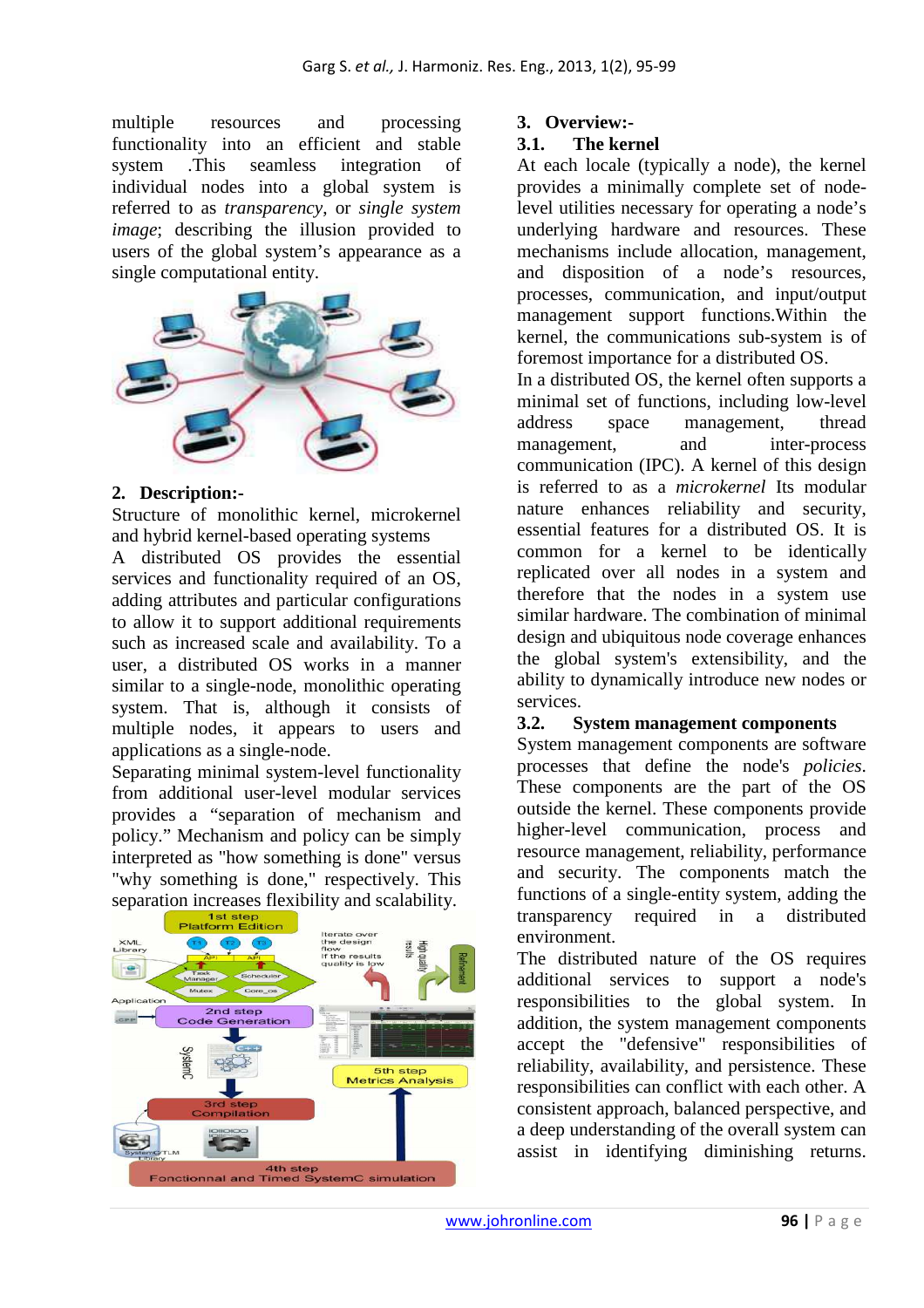**Security Naming File Services Services** File Service Collaboration **Directory Services**<br>Transaction Services Access Control Access Services **Liser Names Resource Allocation** Resource Protection Name Distribution Algorithms for Load Sharing **Algorithms for Load Balancing**<br>**Process Migration Coordination Comm. Security**<br>& Authentication **Name Resolution Deadlock Capabilities**<br>**Access Lists Process Management** Mgmt. **Deadlock Detection**<br>Deadlock Recovery **Key Managemen Operations on Local Processes Process Operations on Eccar Processes**<br> **Operations on Remote Processe**<br> **Process Selection for Migration<br>
Process Migration Coordination Information Flow**<br>Control Sync. Mgmt. **Event Ordering Concurrency Contro** System Addresses<br>System Routes **Data Eneration Interprocesses Communication (IPC) Interprocess Communication Components Data Encrotion Interprocess Communication Primitives IPC Support Protocols Kernel Security Support Protocols Interface to Microkernel** 

Separation of policy and mechanism mitigates such conflicts.

System management components overview

## **3.3. Working together as an operating system**

The architecture and design of a distributed operating system must realize both individual node and global system goals. Architecture and design must be approached in a manner consistent with separating policy and mechanism. In doing so, a distributed operating system attempts to provide an efficient and reliable distributed computing framework allowing for an absolute minimal user awareness of the underlying command and control efforts.

The multi-level collaboration between a kernel and the system management components and in turn between the distinct nodes in a distributed operating system is the functional challenge of the distributed operating system. This is the point in the system that must maintain a perfect harmony of purpose, and simultaneously maintain a complete disconnect of intent from implementation. This challenge is the distributed operating system's opportunity to produce the foundation and framework for a reliable, efficient, available, robust, extensible, and

scalable system. However, this opportunity comes at a very high cost in complexity.

### **3.4. The price of complexity**

In a distributed operating system, the exceptional degree of inherent complexity could easily render the entire system an anathema to any user. As such, the logical price of realizing a distributed operation system must be calculated in terms of overcoming vast amounts of complexity in many areas, and on many levels. This calculation includes the depth, breadth, and range of design investment and architectural planning required in achieving even the most modest implementation.

These design and development considerations are critical and unforgiving. For instance, a deep understanding of a distributed operating system's overall architectural and design detail is required at an exceptionally early point. An exhausting array of design considerations is inherent in the development of a distributed operating system. Each of these design considerations can potentially affect many of the others to a significant degree. This leads to a massive effort in balanced approach, in terms of the individual design considerations, and many of their permutations. As an aid in this effort, most rely on documented experience and research in distributed computing.

### **4. History:-**

Research and experimentation efforts began in earnest in the 1970s and continued through 1990s, with focused interest peaking in the late 1980s. A number of distributed operating systems were introduced during this period; however, very few of these implementations achieved even modest commercial success.

Fundamental and pioneering implementations of primitive distributed operating system component concepts date to the early 1950s. Some of these individual steps were not focused directly on distributed computing, and at the time, many may not have realized their important impact. These pioneering efforts laid important groundwork, and inspired continued research in areas related to distributed computing.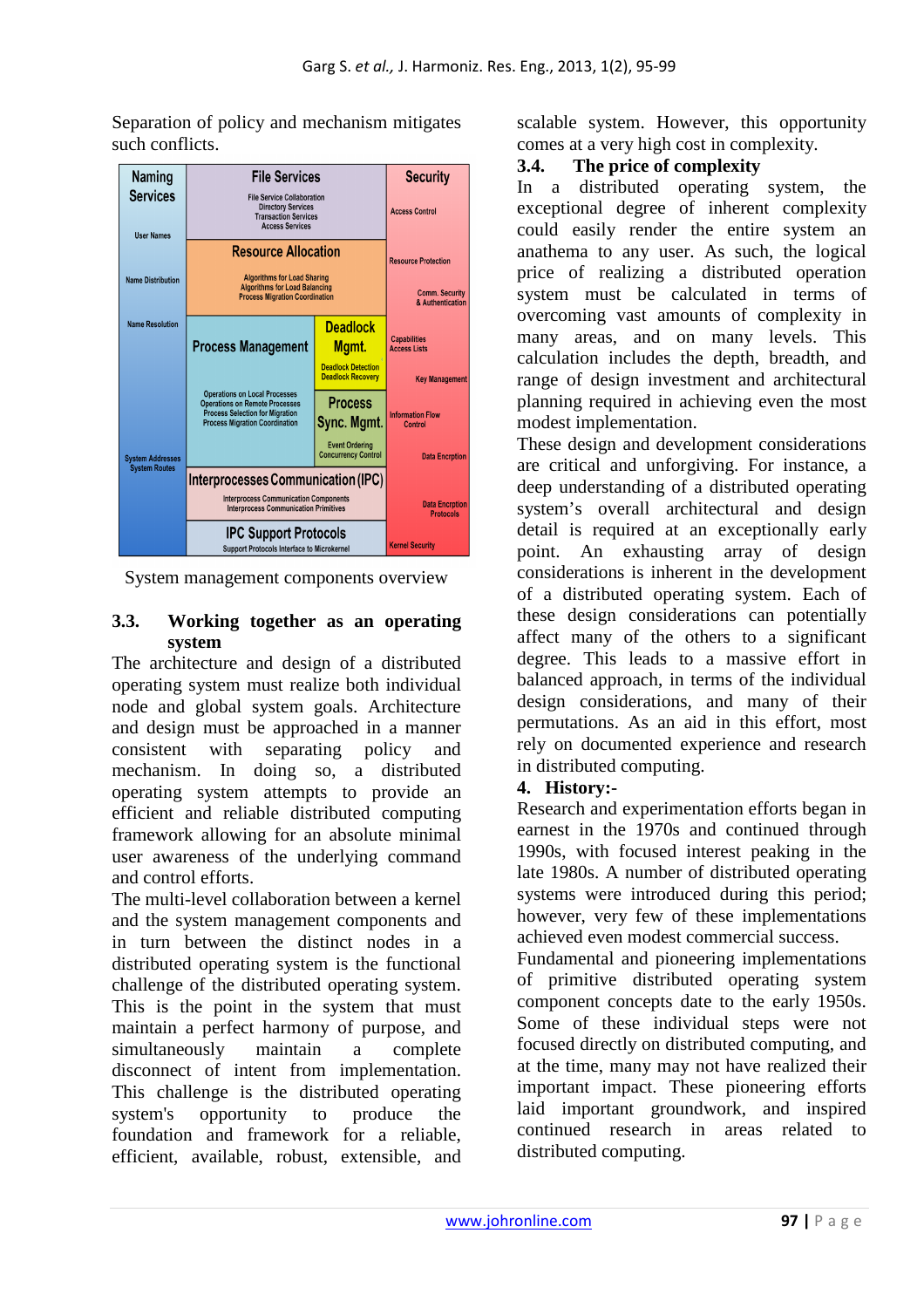In the mid-1970s, research produced important advances in distributed computing. These breakthroughs provided a solid, stable foundation for efforts that continued through the 1990s.

The accelerating proliferation of multiprocessor and multi-core processor systems research led to a resurgence of the distributed OS concept.

## **5. Distributed computing models:-**

### **5.1. The nature of distribution**

A distributed operating system's hardware elements spread across multiple locations within a rack, or around the world. Distributed configurations allow functions to be distributed as well as decentralized. The specific manner of and relative degree in linkage between the elements, or nodes in the systems differentiates the two. The linkages between the two are the lines of communication between the nodes of the system.



## **5.2. Three basic distributions**

To better illustrate this point, examine three system architectures; centralized,<br>decentralized, and distributed. In this decentralized, and distributed. In this examination, consider three structural aspects: organization, connection, and control. Organization describes a system's physical arrangement characteristics. Connection

covers the communication pathways among nodes. Control manages the operation of the earlier two considerations.

## *5.2.1. Organization*

A centralized system has one level of structure, where all constituent elements directly depend upon a single control element. A decentralized system is hierarchical. The bottom level unites subsets of a system's entities. These entity subsets in turn combine at higher levels, ultimately culminating at a central master element. A distributed system is a collection of autonomous elements with no concept of levels.

## *5.2.2. Connection*

Centralized systems connect constituents directly to a central master entity in a hub and spoke fashion. A decentralized system (aka network system) incorporates direct and indirect paths between constituent elements and the central entity. Typically this is configured as a hierarchy with only one shortest path between any two elements. Finally, the distributed operating system requires no pattern; direct and indirect connections are possible between any two elements. Consider the 1970s phenomena of "string art" or a spirograph drawing as a fully connected system, and the spider's web or the Interstate Highway System between U.S. cities as examples of a *partially connected system*.

### *5.2.3. Control*

Centralized and decentralized systems have directed flows of connection to and from the central entity, while distributed systems communicate along arbitrary paths. This is the pivotal notion of the third consideration. Control involves allocating tasks and data to system elements balancing efficiency, responsiveness and complexity.

Centralized and decentralized systems offer more control, potentially easing administration by limiting options. Distributed systems are more difficult to explicitly control, but scale better horizontally and offer fewer points of system-wide failure. The associations conform to the needs imposed by its design but not by organizational limitations.